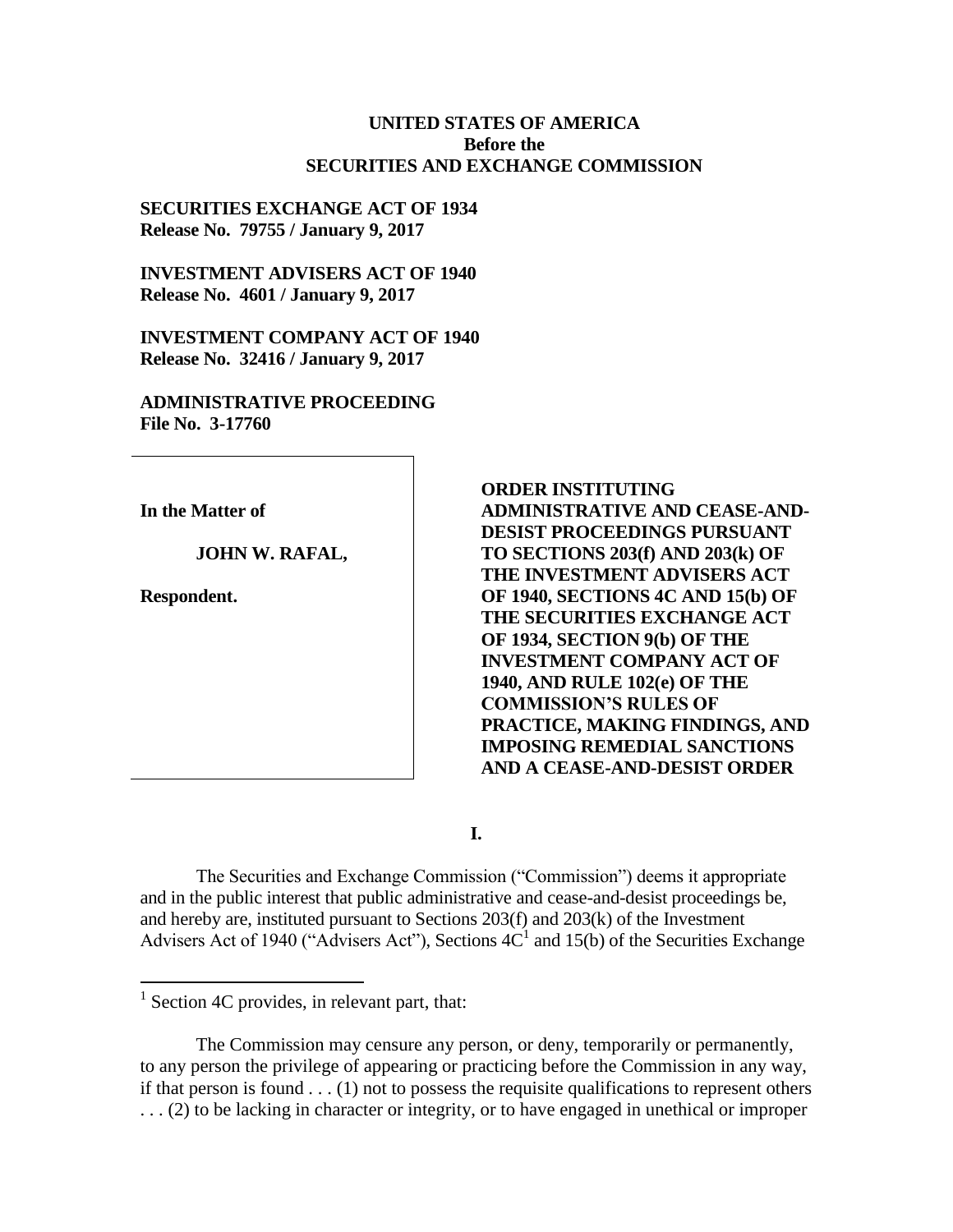Act of 1934 ("Exchange Act"), Section 9(b) of the Investment Company Act of 1940 ("Investment Company Act"), and Rule  $102(e)(1)(iii)$  of the Commission's Rules of Practice<sup>2</sup> against John W. Rafal ("Respondent" or "Rafal").

### **II.**

In anticipation of the institution of these proceedings, Respondent has submitted an Offer of Settlement ("Offer") that the Commission has determined to accept. Respondent admits the facts set forth in Section III below, acknowledges that his conduct violated the federal securities laws, admits the Commission's jurisdiction over him and the subject matter of these proceedings, and consents to the entry of this Order Instituting Administrative and Cease-and-Desist Proceedings Pursuant to Sections 203(f) and 203(k) of the Investment Advisers Act of 1940, Sections 4C and 15(b) of the Securities Exchange Act of 1934, Section 9(b) of the Investment Company Act of 1940, and Rule 102(e) of the Commission's Rules of Practice, Making Findings, and Imposing Remedial Sanctions and a Cease-and-Desist Order ("Order"), as set forth below.

#### **III.**

On the basis of this Order and Respondent's Offer, the Commission finds<sup>3</sup> that:

## **A. SUMMARY**

 $\overline{a}$ 

John Rafal is the former President and CEO of Essex Financial Services, Inc. ("Essex"), a dually-registered investment adviser and broker-dealer based in Essex, Connecticut. From early 2011 to at least April 2013, Rafal and Peter Hershman, a Connecticut attorney he knew, fraudulently schemed to circumvent the SEC's rule regarding payments by investment advisers to third parties for client solicitations. Rafal agreed to pay Hershman for the referral of Hershman's wealthy client. The solicitation arrangement, and the resulting conflict of interest, was not disclosed to this client—an elderly widow with accounts valued in excess of \$100 million. The two associated solicitation payments were disguised as the payment of fake legal invoices from

professional conduct; or (3) to have willfully violated, or willfully aided and abetted the violation of, any provision of the securities laws or the rules and regulations thereunder.

<sup>2</sup> Rule  $102(e)(1)(iii)$  provides, in pertinent part, that:

The Commission may . . . deny, temporarily or permanently, the privilege of appearing or practicing before it . . . to any person who is found…to have willfully violated, or willfully aided and abetted the violation of any provision of the Federal securities laws or the rules and regulations thereunder.

<sup>3</sup> The findings herein are made pursuant to Respondent's Offer of Settlement and are not binding on any other person or entity in this or any other proceeding.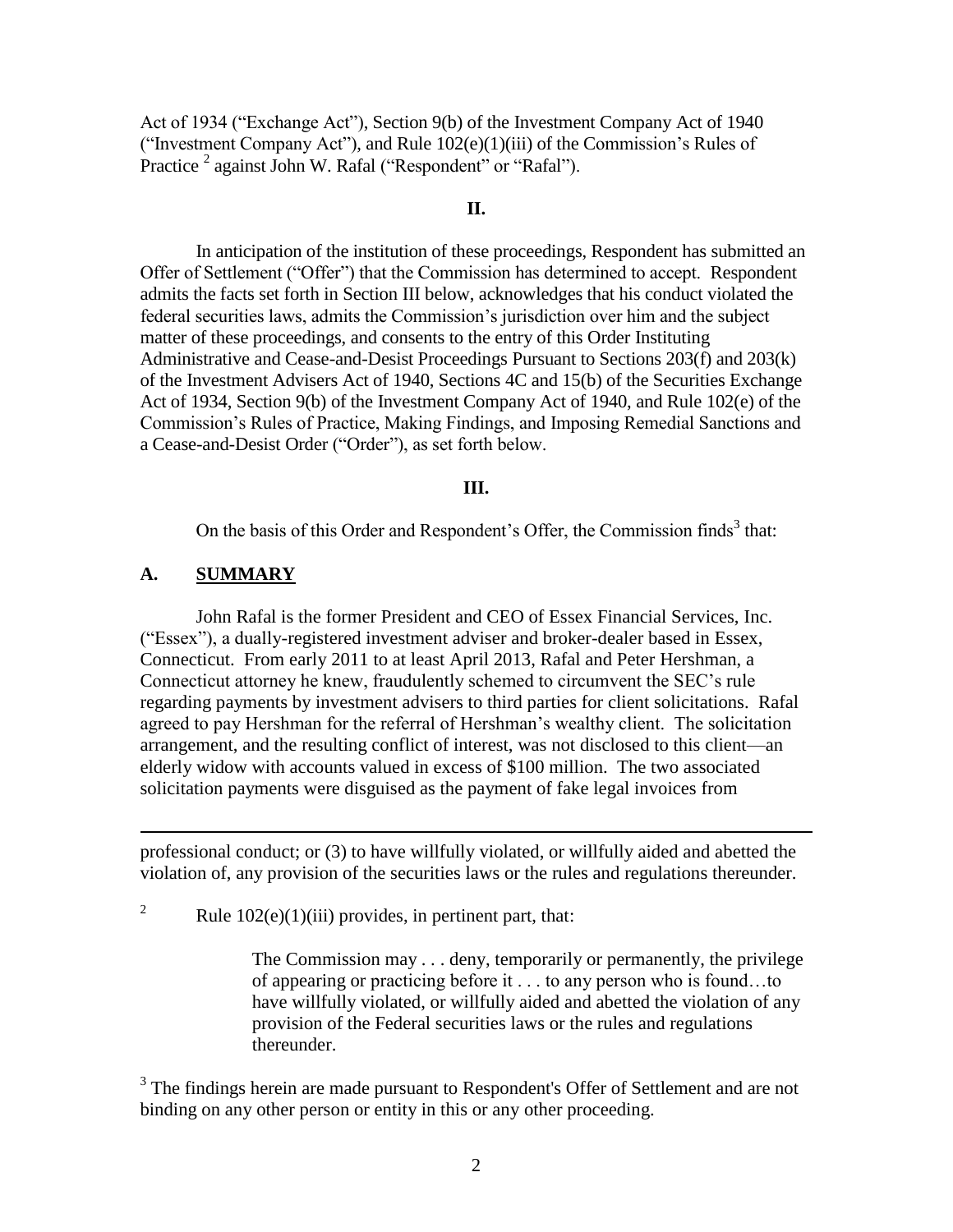Hershman for legal services supposedly provided to joint clients of Essex and Hershman.

Starting in May 2013, Rafal became concerned that his clients and others had heard rumors about him, including that Rafal was under investigation for engaging in a securities law violation. From that time through March 2014, in an effort to retain clients and protect his reputation, Rafal sent numerous emails to clients and others falsely stating, among other things, that the Commission had fully investigated the allegations, had found no securities law violations, and had issued a "no-action letter" completely exonerating Rafal and Essex of any misconduct. These client communications were fraudulent misrepresentations to Rafal's clients and prospective clients.

As a result, Rafal has willfully<sup>4</sup> violated Sections 206(1) and 206(2) of the Advisers Act and aided and abetted and caused violations of 206(4) of the Advisers Act and Rule 206(4)-3 thereunder.

# **B. RESPONDENT**

1. **John W. Rafal**, age 66, is a resident of Old Lyme, Connecticut. He founded Essex, and served as its President from April 2003 until July 2013, when he assumed the role of Vice Chair. From April 2003 until October 2012, Rafal owned 40% of Essex. In October 2012, Rafal sold half of his ownership interest in Essex, becoming a 20% owner until July 2013, when he sold his remaining interest. He was discharged from Essex in November 2015.

## **C. OTHER RELEVANT PARTIES**

2. **Essex Financial Services, Inc.** ("Essex") is a Connecticut corporation founded in 2003. Essex is dually registered with the Commission as investment adviser and broker- dealer with its principal place of business in Essex, Connecticut. Essex is required to be registered with the Securities and Exchange Commission pursuant to Section 203(a) of the Advisers Act and Section 15(b) of the Exchange Act. Essex has been a wholly-owned subsidiary of Essex Savings Bank ("ESB") since July 2013. During the relevant time period, Essex was majority owned by ESB and partially owned by Rafal.

3. **Peter D. Hershman**, age 69, is a resident of Branford, Connecticut. Hershman is licensed to practice law in the State of Connecticut and has been an active member of the Connecticut bar since 1972, engaged in business and estate planning and tax law. Since 2010, he has practiced law at a New Haven, Connecticut law firm. Hershman has known John Rafal for approximately twenty-five years. Hershman has referred clients of his law firm to Rafal for investment advisory services at Essex and Rafal has referred investment advisory clients to Hershman for legal advice. Hershman has never been registered with the Commission in any capacity and does not hold any securities licenses.

 $\overline{a}$  $4 \text{ A will full violation of the securities laws means merely "that the person charged with}$ the duty knows what he is doing.'" Wonsover v. SEC, 205 F.3d 408, 414 (D.C. Cir. 2000) (quoting Hughes v. SEC, 174 F.2d 969, 977 (D.C. Cir. 1949)).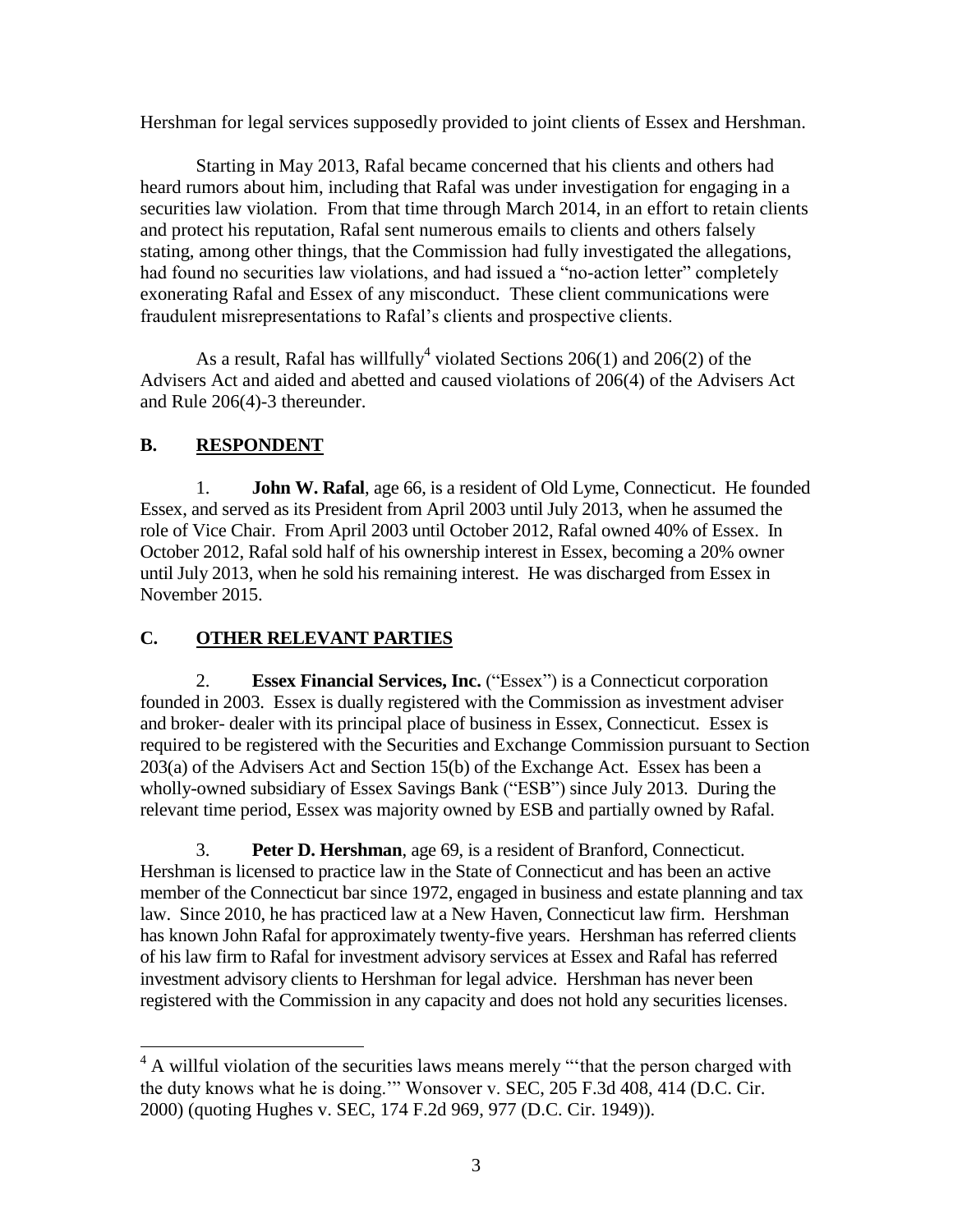## **D. FACTS**

## **Rafal Made an Undisclosed Referral Fee Arrangement with Hershman**

4. In 2010, Essex, Rafal, and Hershman began to discuss the referral of one of Hershman's legal clients, an elderly widow with total combined assets in her accounts in excess of \$100 million, to Essex to become an Essex advisory client. As part of this solicitation process, Rafal selected himself and two other Essex Financial Advisors<sup>5</sup> jointly to manage and supervise that client's accounts (the "Referred Accounts").

5. In the early Spring of 2011, before that client had moved any money to be managed by Essex, Hershman and Rafal discussed Hershman receiving part of the asset management fee Essex expected to receive for managing the client's accounts. Rafal and Hershman subsequently agreed that Hershman would receive an annual fee of \$50,000, paid quarterly, from the advisory fees paid to Essex by that client on the Referred Accounts.<sup>6</sup> As part of that arrangement, Hershman agreed to become registered as an investment adviser agent.<sup>7</sup>

6. The client decided to retain Essex to manage some of her money and to supervise money that was to remain in an account she owned at another adviser. The client executed an Essex Investment Management Agreement on May 4, 2011. The first of the Referred Accounts held at Essex was opened in May 2011 and additional Referred Accounts were opened at Essex in June 2011, August 2012, and November 2012. No disclosure concerning the solicitation fee was made to the client at those times or at any time while that client's assets were managed by Essex.

7. Although Essex made initial arrangements for Hershman to take the necessary test to become registered as an investment adviser representative, Hershman never took the exam and never became registered as an investment adviser representative. Rafal knew that Hershman had not taken the test or been registered as an investment adviser representative.

8. Hershman did, however, remain in frequent contact with Rafal throughout 2012 regarding their mutual client. For instance, in June 2012, Hershman informed Rafal of his efforts to have a new \$4 million trust account, which was being established by the client, become an Essex-managed advisory account.

<sup>&</sup>lt;sup>5</sup> Essex's term for its investment adviser representatives is "Financial Advisor."

<sup>&</sup>lt;sup>6</sup> The annual amount for future years was subject to change based on the value of assets in the Referred Accounts.

<sup>&</sup>lt;sup>7</sup> Section 36b-6(c)(3) of the Connecticut Uniform Securities Act prohibits an investment adviser from paying a referral fee to a person who is not registered as an investment adviser agent under the Connecticut Uniform Securities Act. Essex's internal policies also prohibit Essex from paying a referral fee to an individual if the individual is not registered as an investment adviser agent.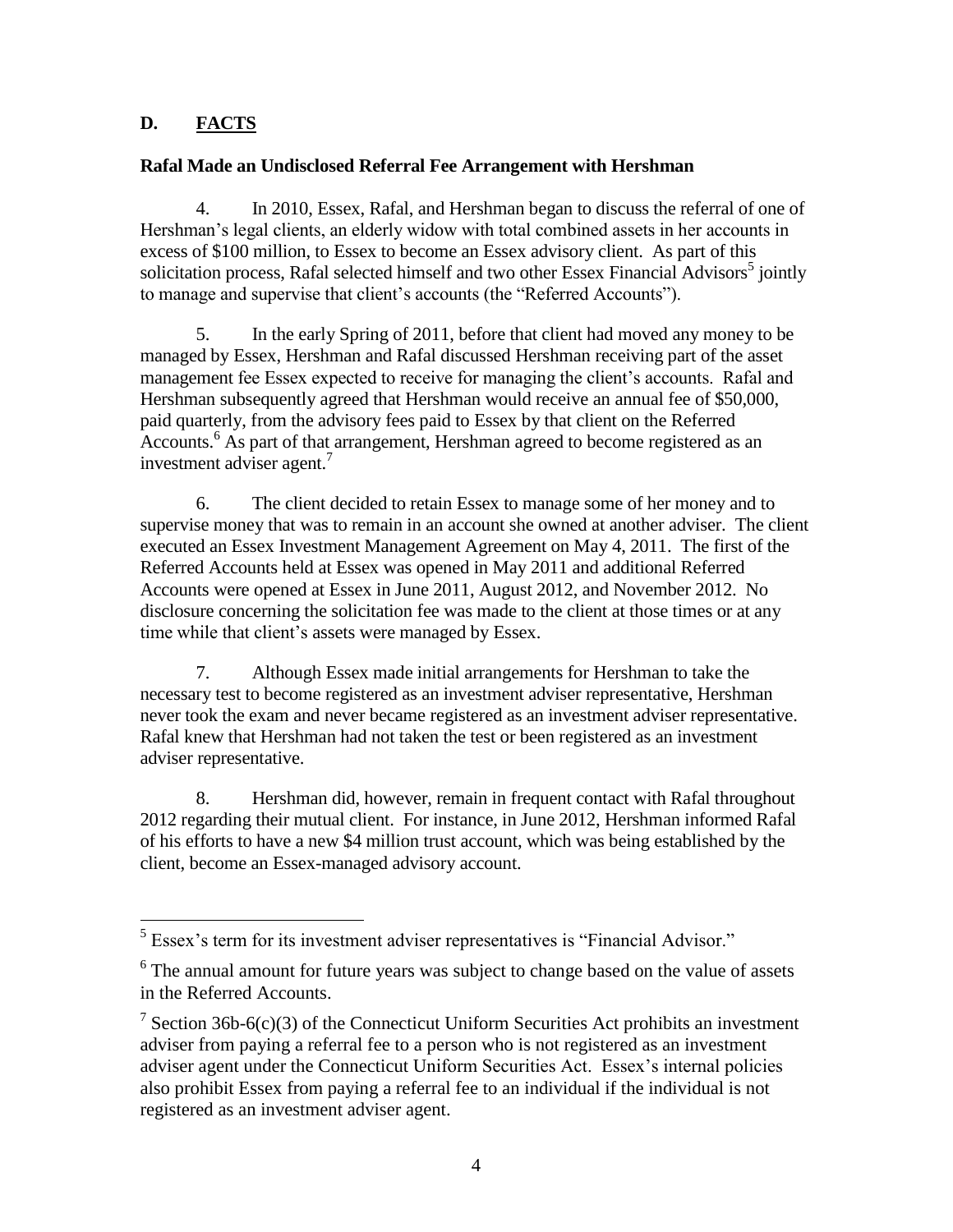9. Shortly thereafter, in July 2012, Hershman telephoned Rafal requesting his first payment pursuant to the referral arrangement. Rafal knew that Hershman was not a registered investment adviser representative and that the referral arrangement had not been disclosed to their mutual client. Nevertheless, Rafal agreed that Essex would make the first payment. As Rafal knew that under the circumstances it would be improper for Essex to pay a referral fee to Hershman, Rafal and Hershman agreed that Hershman would send Essex an invoice in the form of a false bill for legal services.

10. In late July 2012, Hershman emailed Essex a \$25,000 invoice that purported to be for "legal services," when in fact it was not an invoice for legal services but instead represented the first two quarterly payments of 2012 pursuant to the referral arrangement. Rafal asked Hershman to break the bill into two separate \$12,500 invoices, and to send quarterly invoices going forward, explaining that the large amount would look bad on Essex's cash flow. Hershman sent a revised invoice to Essex in the amount of \$12,500.

11. Rafal forwarded the revised invoice to Essex's bookkeeper, directing her to pay it. On August 20, 2012, Essex sent Hershman a check in the amount of \$12,500.

12. In or around November 2012, Rafal asked Hershman to send a more detailed invoice for the first quarter of 2012 stating that Essex "needed something to put in the file for [the] auditors." Hershman complied, sending Rafal a detailed, itemized bill for the first quarter of 2012 that purported to reflect time spent working on legal matters for various Essex clients, when in fact it was not for payment of legal fees but was instead payment for the referral fee.

13. Hershman also sent Essex an itemized bill in the amount of \$12,690 for the second quarter of 2012, purporting to reflect time spent doing legal work for Essex related to various clients, when in fact it was not for payment of legal fees but was instead payment for the referral fee. Rafal forwarded the second quarterly bill to Essex's bookkeeper, directing her to pay it. Essex paid the invoice for the second quarter of 2012 on November 26, 2012.

14. On March 21, 2013, Hershman sent an invoice to Rafal in the amount of \$24,570, representing the last two quarters of 2012, once again purporting to reflect legal work for Essex, itemized by client, when in fact it was not for payment of legal fees but was instead payment for the referral fee.

15. On April 1, 2013, Hershman emailed Rafal requesting the status of his invoice for the last two quarters of 2012. Rafal directed Essex's bookkeeper to mail the check to Hershman and replied to Hershman that the check had been cut and would be sent out later that week.

16. Based on internal complaints at Essex concerning the undisclosed solicitation payments, Essex directed Rafal not to pay Hershman's invoice for the last two quarters of 2012, and required Rafal to arrange for the return of the previous payments from Hershman.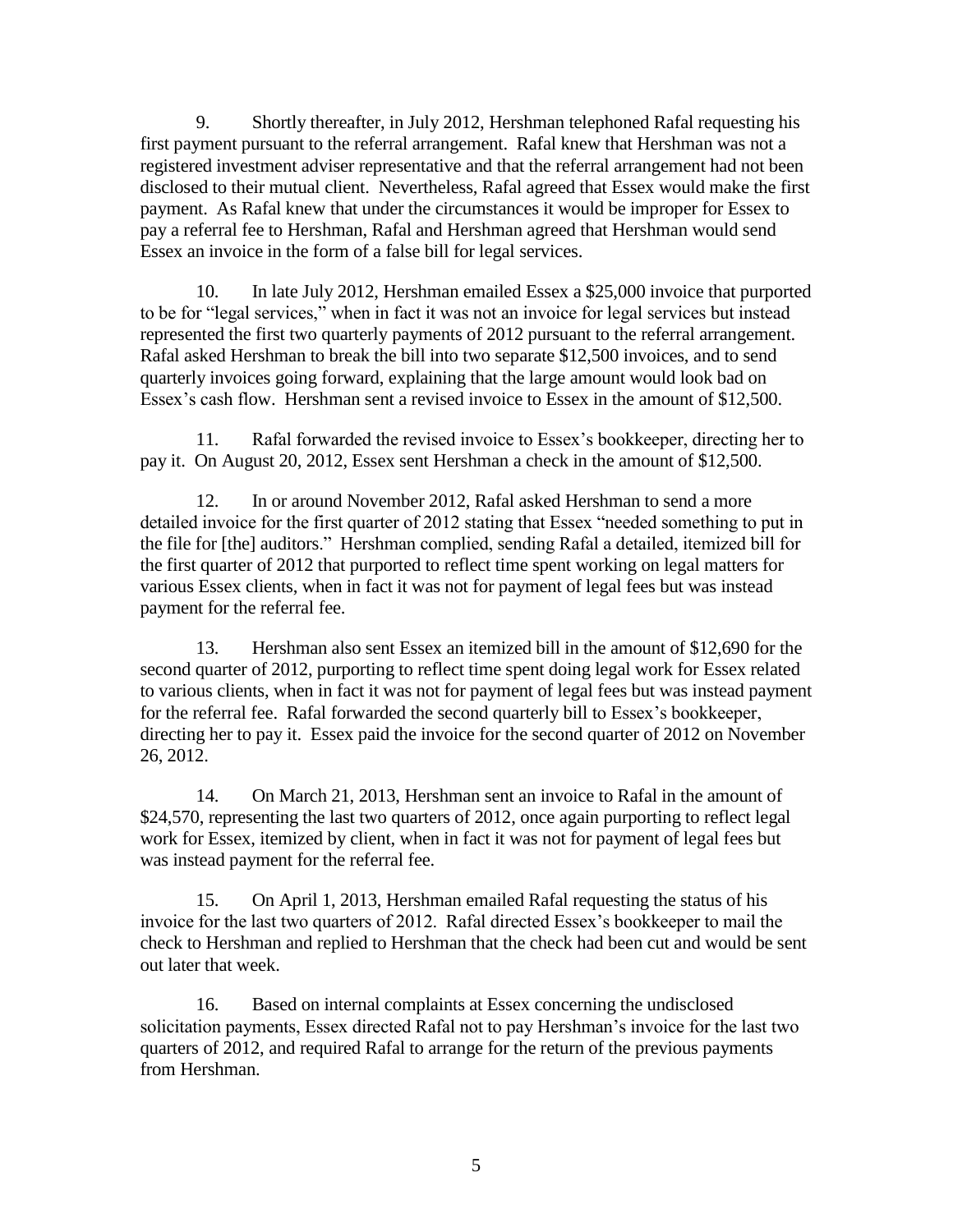17. On April 5, 2013, after being directed not to pay Hershman's invoice for the last two quarters of 2012, Rafal used an account owned by an entity that he controlled to pay Hershman \$24,570 – the balance due to Hershman on the invoice Hershman submitted to Essex for the last two quarters of 2012. Rafal concealed the \$24,570 payment from Essex.

18. On or about April 17, 2013, at the direction of Essex, Rafal asked Hershman to return the previous payments made to Essex for the first two quarters of 2012 — totaling \$25,190. Hershman complied. Unbeknownst to Essex, Rafal subsequently paid Hershman \$25,190 from an account owned by an entity that Rafal controlled.

19. On or about April 19, 2013, Hershman received a letter from Essex stating that the referral fee payments previously paid were prohibited by law and asking him to return all of the referral fees which he had received to Essex as soon as possible. The letter acknowledged that Hershman had already returned \$25,190.

20. Neither Rafal nor Essex ever informed the owner of the Referred Accounts that the referral fee payments had occurred, or that there had been an agreement to pay Hershman a fee for the referral of the client's accounts to Essex.

21. During the existence of the fee arrangement between Rafal and Hershman, Hershman also referred several other clients to Essex. Rafal did not notify these prospective clients of the fee arrangement. There do not appear to have been referral fee agreements regarding these accounts.

22. The solicitation arrangement that Hershman had with Essex and Rafal, and the payments made pursuant to that solicitation arrangement, created a conflict of interest between Essex and Rafal and their advisory client. Essex, Rafal, and Hershman were aware of the conflict but did not disclose it to their mutual client.

## **Rafal Sends False and Misleading Emails to Essex Clients**

23. Beginning in 2013, Rafal believed that damaging rumors were circulating about him. These rumors were both personal and professional, including rumors that Rafal had committed a securities law violation.

24. From May 2013 through March 2014, Rafal sent numerous emails to Essex clients and others who may have heard these rumors, falsely stating, among other things, that the SEC had "fully investigated all matters" and "issued a 'no action' letter completely exonerating [Essex] and [Rafal] from the so called 'securities violation.'"

25. When Rafal's emails were discovered by senior officials at Essex, they instructed Rafal to retract the emails immediately. Between March 24, 2014 and March 31, 2014, Rafal sent retractions to recipients of his misleading emails.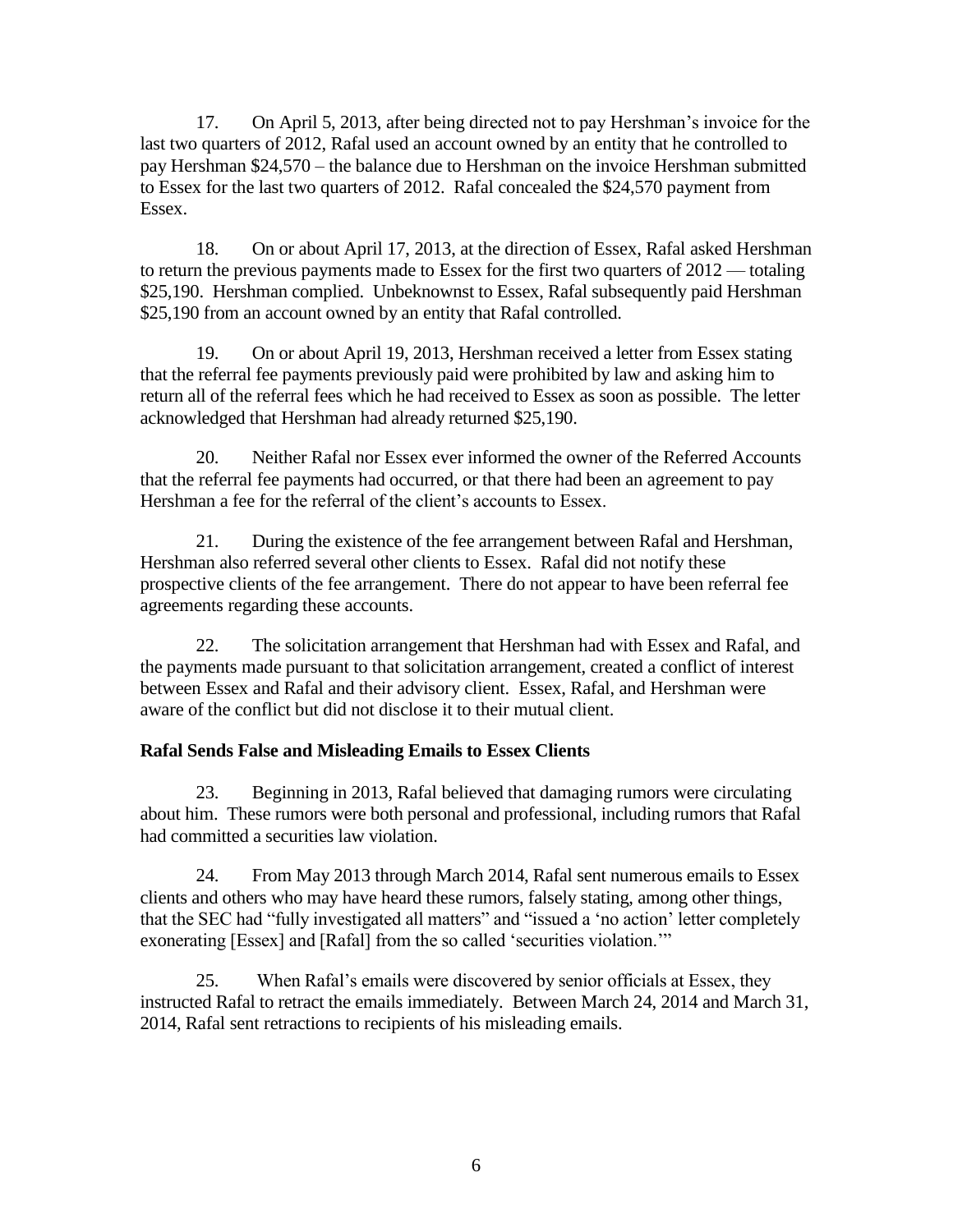### **Rafal Misleads the Commission Staff During Its Investigation**

26. In May 2015, Rafal testified in an investigation being conducted by the Commission staff to determine whether Essex, its officers, directors, employees, partners, subsidiaries and/or affiliates and/or other persons or entities had engaged in violations of the federal securities laws. In May 2015, May 2016, and June 2016, Rafal produced documents to the Commission staff pursuant to subpoenas issued in the staff's investigation.

27. During Rafal's May 2015 testimony, in response to direct questions concerning the Referral Fee Arrangement, Rafal stated, "We asked for the money back, which he sent back," among other statements by which Rafal intentionally misled the Commission staff to believe that Hershman was no longer in possession of any money or compensation for Hershman's referral of the Referred Accounts to Essex. In testifying about the Referral Fee Arrangement, Rafal concealed from the staff that he had in fact personally arranged to make two payments to Hershman in April 2013 totaling \$49,760 in satisfaction of the Referral Fee Arrangement from accounts owned by entities Rafal controlled.

## **E. VIOLATIONS**

28. As a result of the conduct described above, Rafal willfully violated Sections 206(1) and 206(2) of the Advisers Act, which prohibit investment advisers from directly or indirectly employing any device, scheme, or artifice to defraud any client or prospective client, or engaging in any transaction, practice, or course of business which operates as a fraud or deceit on any client or prospective client.

29. As a result of the conduct described above, Rafal willfully aided and abetted and caused Essex's violations of Section 206(4) of the Advisers Act and Rule 206(4)-3, thereunder, which makes unlawful the payment, directly or indirectly, of a cash fee by an investment adviser required to be registered pursuant to Section 203 of the Advisers Act to a solicitor with respect to solicitation activities unless the disclosure and other requirements of the Rule are met.

### **IV.**

In view of the foregoing, the Commission deems it appropriate and in the public interest to impose the sanctions agreed to in Respondent Rafal's Offer.

Accordingly, pursuant to Sections 4C and 15(b) of the Exchange Act, Sections 203(f) and 203(k) of the Advisers Act, Section 9(b) of the Investment Company Act, and Rule 102(e)(1)(iii) of the Commission's Rules of Practice, it is hereby ORDERED that:

A. Respondent Rafal cease and desist from committing or causing any violations and any future violations of Sections 206(1), 206(2), and 206(4) of the Advisers Act and Rule 206(4)-3 promulgated thereunder.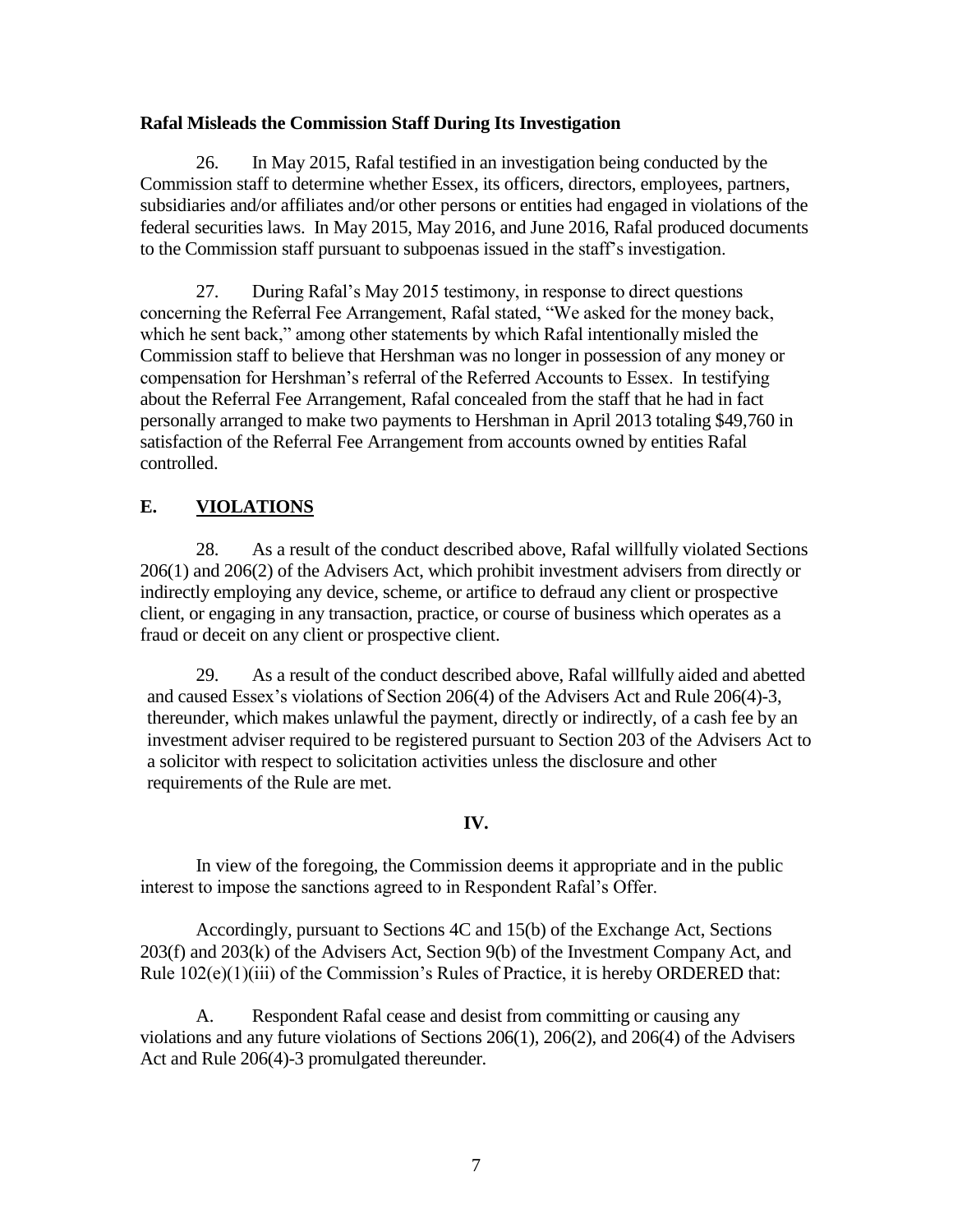B. Respondent Rafal is denied the privilege of appearing or practicing before the Commission as an attorney;

C. Respondent Rafal be, and hereby is barred from association with any broker, dealer, investment adviser, municipal securities dealer, municipal advisor, transfer agent, or nationally recognized statistical rating organization;

prohibited from serving or acting as an employee, officer, director, member of an advisory board, investment adviser or depositor of, or principal underwriter for, a registered investment company or affiliated person of such investment adviser, depositor, or principal underwriter; and

barred from participating in any offering of a penny stock, including: acting as a promoter, finder, consultant, agent or other person who engages in activities with a broker, dealer or issuer for purposes of the issuance or trading in any penny stock, or inducing or attempting to induce the purchase or sale of any penny stock,

D. Any reapplication for association by the Respondent will be subject to the applicable laws and regulations governing the reentry process, and reentry may be conditioned upon a number of factors, including, but not limited to, the satisfaction of any or all of the following: (a) any disgorgement ordered against the Respondent, whether or not the Commission has fully or partially waived payment of such disgorgement; (b) any arbitration award related to the conduct that served as the basis for the Commission order; (c) any self-regulatory organization arbitration award to a customer, whether or not related to the conduct that served as the basis for the Commission order; and (d) any restitution order by a self-regulatory organization, whether or not related to the conduct that served as the basis for the Commission order.

E. Respondent Rafal shall, within 14 days of the entry of this Order, pay a civil money penalty in the amount of \$275,000.00, disgorgement in the amount of \$275,000.00 and prejudgment interest of \$27.297.72 to the Securities and Exchange Commission for transfer to the general fund of the United States Treasury, subject to Exchange Act Section  $21F(g)(3)$ . If timely payment of disgorgement and prejudgment interest is not made, additional interest shall accrue pursuant to SEC Rule of Practice 600, and if timely payment of a civil money penalty is not made, additional interest shall accrue pursuant to 31 U.S.C. §3717.

Payment must be made in one of the following ways:

- (1) Respondent may transmit payment electronically to the Commission, which will provide detailed ACH transfer/Fedwire instructions upon request;
- (2) Respondent may make direct payment from a bank account via Pay.gov through the SEC website at [http://www.sec.gov/about/offices/ofm.htm;](http://www.sec.gov/about/offices/ofm.htm) or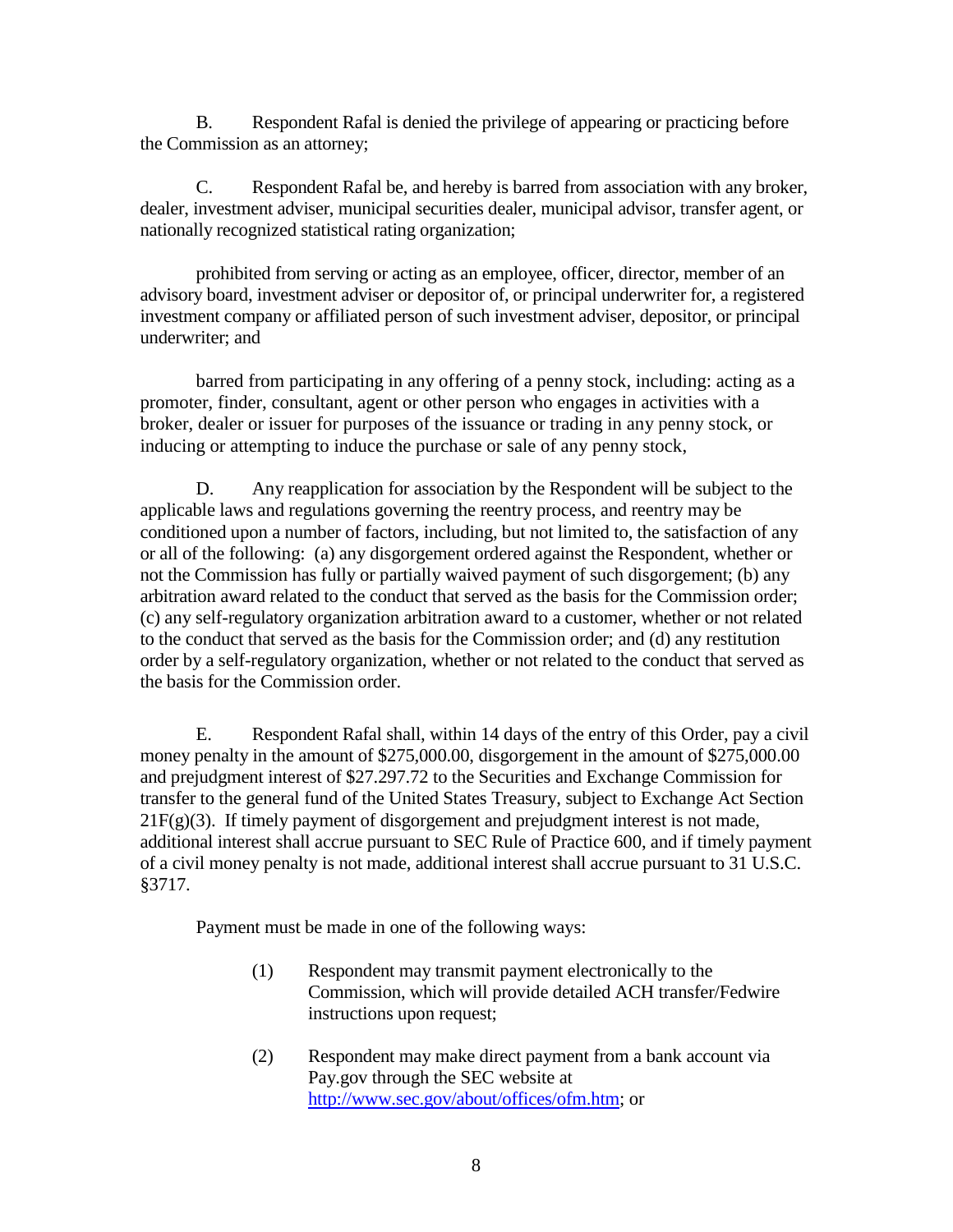(3) Respondent may pay by certified check, bank cashier's check, or United States postal money order, made payable to the Securities and Exchange Commission and hand-delivered or mailed to:

> Enterprise Services Center Accounts Receivable Branch HQ Bldg., Room 181, AMZ-341 6500 South MacArthur Boulevard Oklahoma City, OK 73169

Payments by check or money order must be accompanied by a cover letter identifying John W. Rafal as a Respondent in these proceedings, and the file number of these proceedings; a copy of the cover letter and check or money order must be sent to John T. Dugan, Associate Regional Director, Division of Enforcement, Securities and Exchange Commission, Boston Regional Office, 33 Arch St., 24<sup>th</sup> Floor, Boston, MA 02110.

F. Amounts ordered to be paid as civil money penalties pursuant to this Order shall be treated as penalties paid to the government for all purposes, including all tax purposes. To preserve the deterrent effect of the civil penalty, Respondent agrees that in any Related Investor Action, he shall not argue that he is entitled to, nor shall he benefit by, offset or reduction of any award of compensatory damages by the amount of any part of Respondent's payment of a civil penalty in this action ("Penalty Offset"). If the court in any Related Investor Action grants such a Penalty Offset, Respondent agrees that he shall, within 30 days after entry of a final order granting the Penalty Offset, notify the Commission's counsel in this action and pay the amount of the Penalty Offset to the Securities and Exchange Commission. Such a payment shall not be deemed an additional civil penalty and shall not be deemed to change the amount of the civil penalty imposed in this proceeding. For purposes of this paragraph, a "Related Investor Action" means a private damages action brought against Respondent by or on behalf of one or more investors based on substantially the same facts as alleged in the Order instituted by the Commission in this proceeding.

**V.**

It is further Ordered that, solely for purposes of exceptions to discharge set forth in Section 523 of the Bankruptcy Code, 11 U.S.C. §523, the findings in this Order are true and admitted by Respondent, and further, any debt for disgorgement, prejudgment interest, civil penalty or other amounts due by Respondent under this Order or any other judgment, order, consent order, decree or settlement agreement entered in connection with this